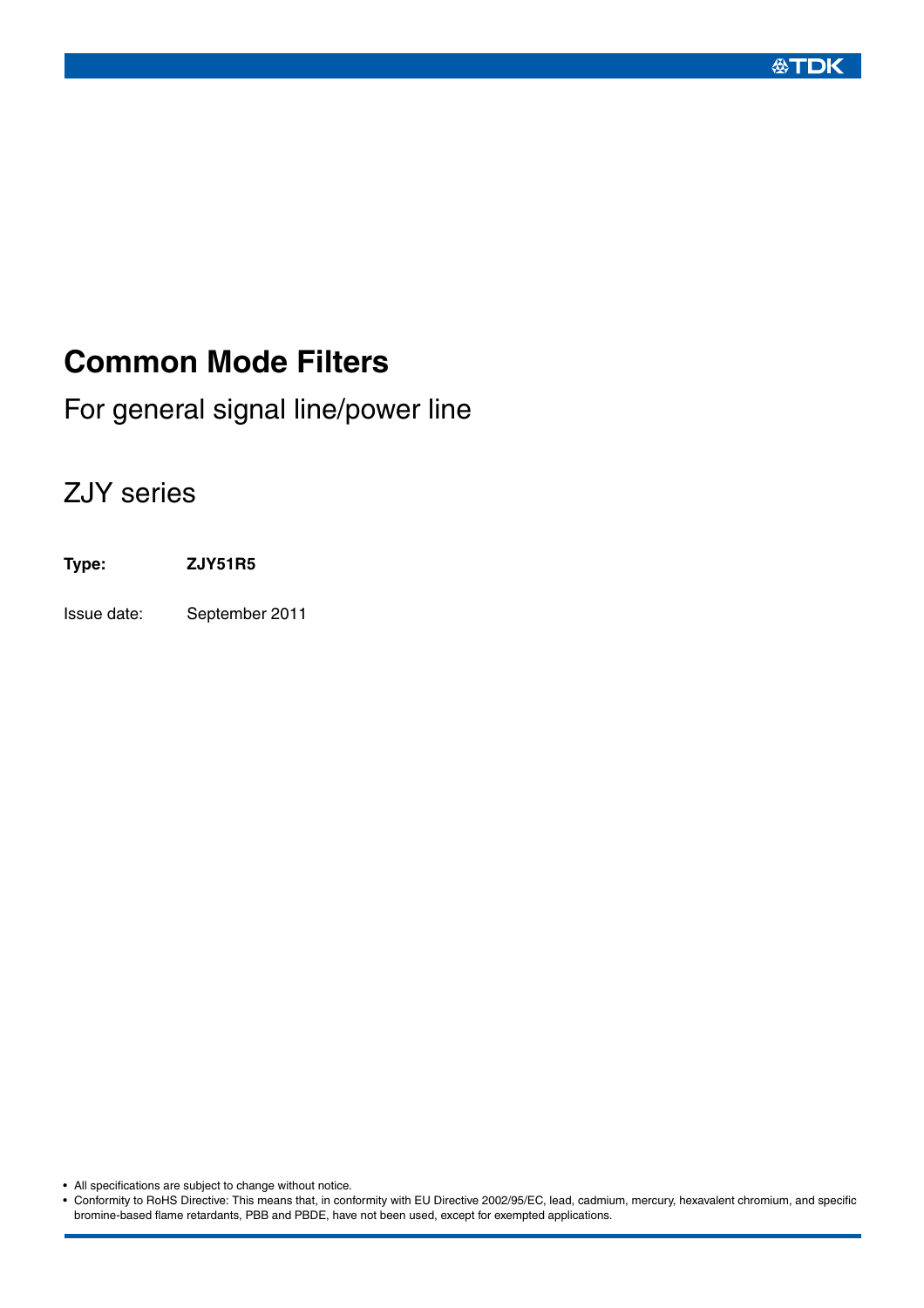**公丁DK** 

## **Common Mode Filters For General Signal Line / Power Line**

## ZJY Series ZJY51R5

#### **FEATURES**

- A common mode filter for distortion-free removal of noise from transmitted signals. Best common mode filter for transmission of high quality signals.
- Best filter for countering the common mode noise resulting from data signal processing by PCs, phone equipment, etc.
- Highly appropriate for IC board mounting due to DIP type structure.
- Due to a maximum current tolerance of 2A, can also be used to counter power line noise.

#### **APPLICATIONS**

Personal computers, telephones, LANs, ISDNs, digital PBXs, electronic games, CTVs, CD-ROM drives, 8mm video equipment, and other electronic devices

#### **PACKAGING STYLE AND QUANTITIES(Tube style)**

| Part No.        | Quantity  |
|-----------------|-----------|
| ZJY51R5-2P-01   | 80 pieces |
| ZJY51R5-2PB-01  | 80 pieces |
| ZJY51R5-2PL-01  | 80 pieces |
| ZJY51R5-4P-01   | 40 pieces |
| ZJY51R5-M4PA-01 | 40 pieces |
| ZJY51R5-8PA-01  | 20 pieces |

#### **RECOMMENDED SOLDERING CONDITION RECOMMENDED FLOW TEMPERATURE PROFILE FOR LEAD-FREE SOLDER**





#### **SHAPES AND DIMENSIONS TRANSFER MOLD PLASTIC CASE ZJY51R5-2P-01, -2PB-01, -2PL-01 ZJY51R5-4P-01, -M4PA-01 ZJY51R5-8PA-01**









Weight: 1.6g

|                                  |         |        |        |        |     |        |      |      | Dimensions in mm |
|----------------------------------|---------|--------|--------|--------|-----|--------|------|------|------------------|
| Part No.                         | A max.  | B max. | C max. | D max. | −   | F±0.25 | G    |      |                  |
| ZJY51R5-2P-01. -2PB-01. -2PL-01* | $5.5\,$ | 6.86   | 4.57   | 5.84   | 0.5 | 2.54   | 7.62 | 0.25 | 2.54             |
| ZJY51R5-4P-01, -M4PA-01          | 10.5    | 6.86   | 4.57   | 5.84   | 0.5 | 2.54   | 7.62 | 0.25 | 2.54             |
| ZJY51R5-8PA-01                   | 23.5    |        | 4.6    | 6.3    | 0.5 | 2.54   | 7.62 | 0.25 | 2.54             |

<sup>∗</sup> The "-01" designation at the end of the product code indicates Lead-free compatible product.

#### **CIRCUIT DIAGRAMS ZJY51R5-2P-01, -2PB-01, -2PL-01 ZJY51R5-4P-01, -M4PA-01 ZJY51R5-8PA-01**





• Conformity to RoHS Directive: This means that, in conformity with EU Directive 2002/95/EC, lead, cadmium, mercury, hexavalent chromium, and specific bromine-based flame retardants, PBB and PBDE, have not been used, except for exempted applications.

• All specifications are subject to change without notice.